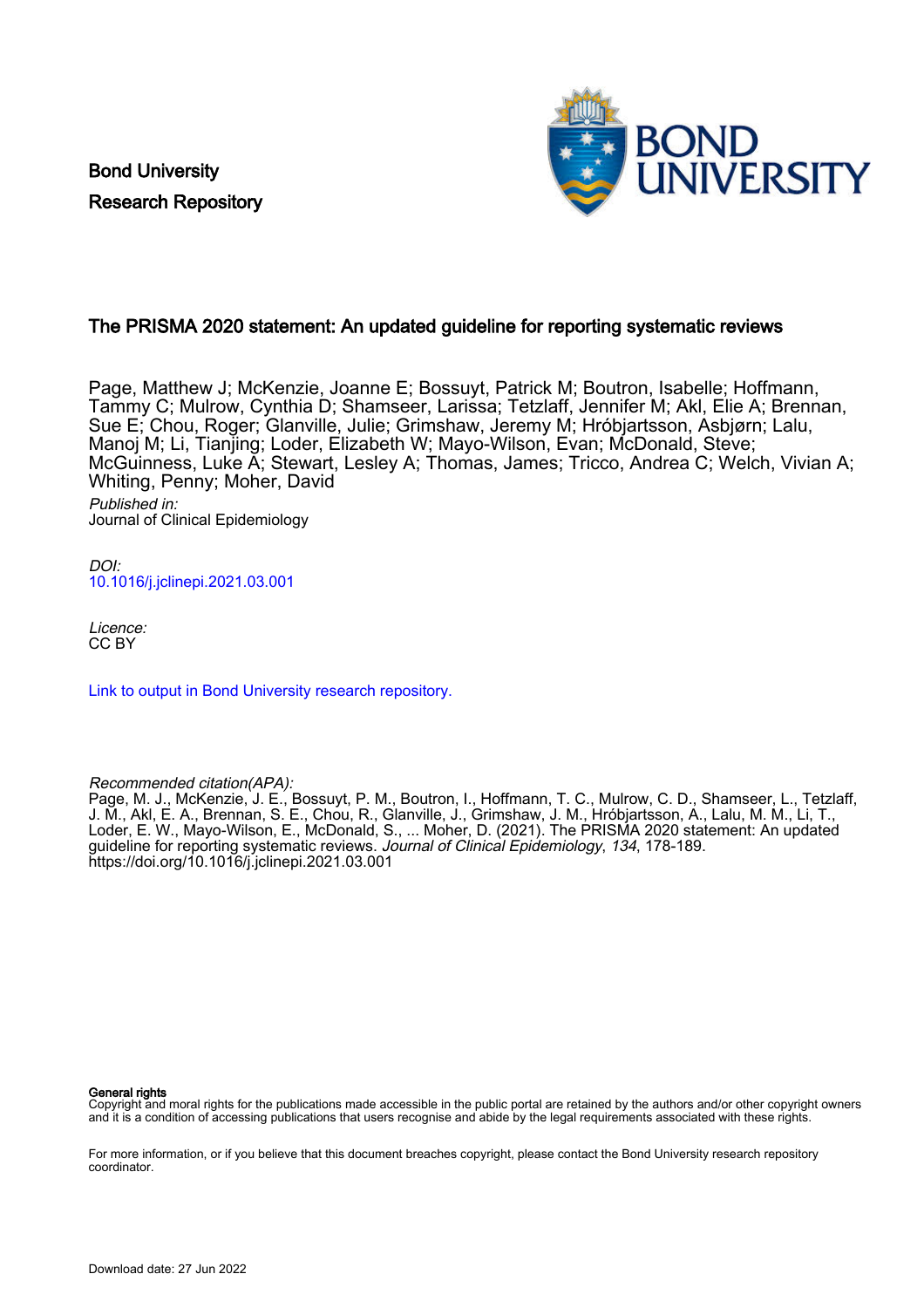

# **ARTICLE IN PRESS**

Journal of **Clinical** Epidemiology

Journal of Clinical [Epidemiology](https://doi.org/10.1016/j.jclinepi.2021.03.001) xxx (xxxx) xxx

# **ORIGINAL ARTICLE**

# The PRISMA 2020 statement: An updated guideline for reporting systematic reviews

Matthew J. Page<sup>a,\*</sup>, Joanne E. McKenzie<sup>a</sup>, Patrick M. Bossuyt<sup>b</sup>, Isabelle Boutron<sup>c</sup>, Tammy C. Hoffmann<sup>d</sup>, Cynthia D. Mulrow<sup>e</sup>, Larissa Shamseer<sup>f,g</sup>, Jennifer M. Tetzlaff<sup>h</sup>, Elie A. Akl<sup>i,j</sup>, Sue E. Brennan<sup>a</sup>, Roger Chou<sup>k</sup>, Julie Glanville<sup>1</sup>, Jeremy M. Grimshaw<sup>m,n,o</sup>, Asbjørn Hróbjartsson<sup>p,q</sup>, Manoj M. Lalu<sup>r[,s,](#page-2-0)t</sup>[,](#page-2-0) Tianjing Li<sup>[u,v](#page-2-0)</sup>, Elizabeth W. Loder<sup>[w,x](#page-2-0)</sup>, Evan Ma[y](#page-2-0)o-Wilson<sup>y</sup>, Steve McDonald<sup>a</sup>, Luke A. McGuinness<sup>[z](#page-2-0)</sup>, Lesley A. Stewart[aa,](#page-2-0)

James Thomas<sup>ab</sup>, Andrea C. Tricco<sup>ac,ad,ae</sup>, Vivian A. Welch<sup>af,ag</sup>, Penny Whiting<sup>[z](#page-2-0)</sup>,

David Moher<sup>[ah,ai](#page-2-0)</sup>

<sup>a</sup> *School of Public Health and Preventive Medicine, Monash University, Melbourne, Australia*

<sup>b</sup> Department of Clinical Epidemiology, Biostatistics and Bioinformatics, Amsterdam University Medical Centres, University of Amsterdam, Amsterdam,

*The Netherlands*

<sup>c</sup> *Université de Paris, Centre of Epidemiology and Statistics (CRESS), Inserm, F 75004, Paris, France*

<sup>d</sup>Institute for Evidence-Based Healthcare, Faculty of Health Sciences and Medicine, Bond University, Gold Coast, Australia

<sup>e</sup> *University of Texas Health Science Center at San Antonio, San Antonio, TX, USA*

<sup>f</sup>*Knowledge Translation Program, Li Ka Shing Knowledge Institute, Toronto, Canada*

<sup>g</sup> *School of Epidemiology and Public Health, Faculty of Medicine, University of Ottawa, Ottawa, Canada*

<sup>h</sup>*Evidence Partners, Ottawa, Canada*

<sup>i</sup>*Clinical Research Institute, American University of Beirut, Beirut, Lebanon*

<sup>j</sup> *Department of Health Research Methods, Evidence, and Impact, McMaster University, Hamilton, Ontario, Canada*

<sup>k</sup> *Department of Medical Informatics and Clinical Epidemiology, Oregon Health & Science University, Portland, OR, USA*

<sup>l</sup> *York Health Economics Consortium (YHEC Ltd), University of York, York, UK*

<sup>m</sup> *Clinical Epidemiology Program, Ottawa Hospital Research Institute, Ottawa, Canada*

<sup>n</sup> *School of Epidemiology and Public Health, University of Ottawa, Ottawa, Canada*

<sup>o</sup> *Department of Medicine, University of Ottawa, Ottawa, Canada*

P Centre for Evidence-Based Medicine Odense (CEBMO) and Cochrane Denmark. Department of Clinical Research. University of Southern Denmark.

*JB Winsløwsvej 9b, 3rd Floor, 5000 Odense, Denmark*

<sup>q</sup> *Open Patient data Exploratory Network (OPEN), Odense University Hospital, Odense, Denmark*

<sup>r</sup> *Department of Anesthesiology and Pain Medicine, The Ottawa Hospital, Ottawa, Canada*

Conflict of interest: All authors have completed the ICMJE uniform disclosure form at <http://www.icmje.org/conflicts-of-interest/> and declare: EL is head of research for the *BMJ*; MJP is an editorial board member for *PLOS Medicine*; ACT is an associate editor and MJP, TL, EMW, and DM are editorial board members for the *Journal of Clinical Epidemiology*; DM and LAS were editors in chief, LS, JMT, and ACT are associate editors, and JG is an editorial board member for *Systematic Reviews*. None of these authors were involved in the peer review process or decision to publish. TCH has received personal fees from Elsevier outside the submitted work. EMW has received personal fees from the *American Journal for Public Health*, for which he is the editor for systematic reviews. VW is editor in chief of the Campbell Collaboration, which produces systematic reviews, and co-convenor of the Campbell and Cochrane equity methods group. DM is chair of the EQUATOR Network, IB is adjunct director of the French EQUATOR Centre and TCH is co-director of the Australasian EQUATOR Centre, which advocates for the use of reporting guidelines to improve the quality of reporting in research articles. JMT received salary from Evidence Partners, creator of DistillerSR software for systematic reviews; Evidence Partners was not involved in the design or outcomes of the statement, and the views expressed solely represent those of the author.

Provenance and peer review: Not commissioned; externally peer reviewed.

Funding: There was no direct funding for this research. MJP is supported by an Australian Research Council Discovery Early Career Researcher Award (DE200101618) and was previously supported by an Australian National Health and Medical Research Council (NHMRC) Early Career Fellowship (1088535) during the conduct of this research. JEM is supported by an Australian NHMRC Career Development Fellowship (1143429). TCH is supported by an Australian NHMRC Senior Research Fellowship (1154607). JMT is supported by Evidence Partners Inc. JMG is supported by a Tier 1 Canada Research Chair in Health Knowledge Transfer and Uptake. MML is supported by The Ottawa Hospital Anaesthesia Alternate Funds Association and a Faculty of Medicine Junior Research Chair. TL is supported by funding from the National Eye Institute (UG1EY020522), National Institutes of Health, United States. LAM is supported by a National Institutes for Health Research Doctoral Research Fellowship (DRF-2018-11-ST2-048). ACT is supported by a Tier 2 Canada Research Chair in Knowledge Synthesis. DM is supported in part by a University Research Chair, University of Ottawa. The funders had no role in considering the study design or in the collection, analysis, interpretation of data, writing of the report, or decision to submit the article for publication.

Corresponding author.

*E-mail address:* [matthew.page@monash.edu](mailto:matthew.page@monash.edu) (M.J. Page).

<https://doi.org/10.1016/j.jclinepi.2021.03.001>

0895-4356/© 2021 Published by Elsevier Inc.

Please cite this article as: M.J. Page et al., The PRISMA 2020 statement: An updated guideline for reporting systematic reviews, Journal of Clinical  $E \cdot 1$  is in the line in and  $E \cdot 1$  is in  $2021$   $03$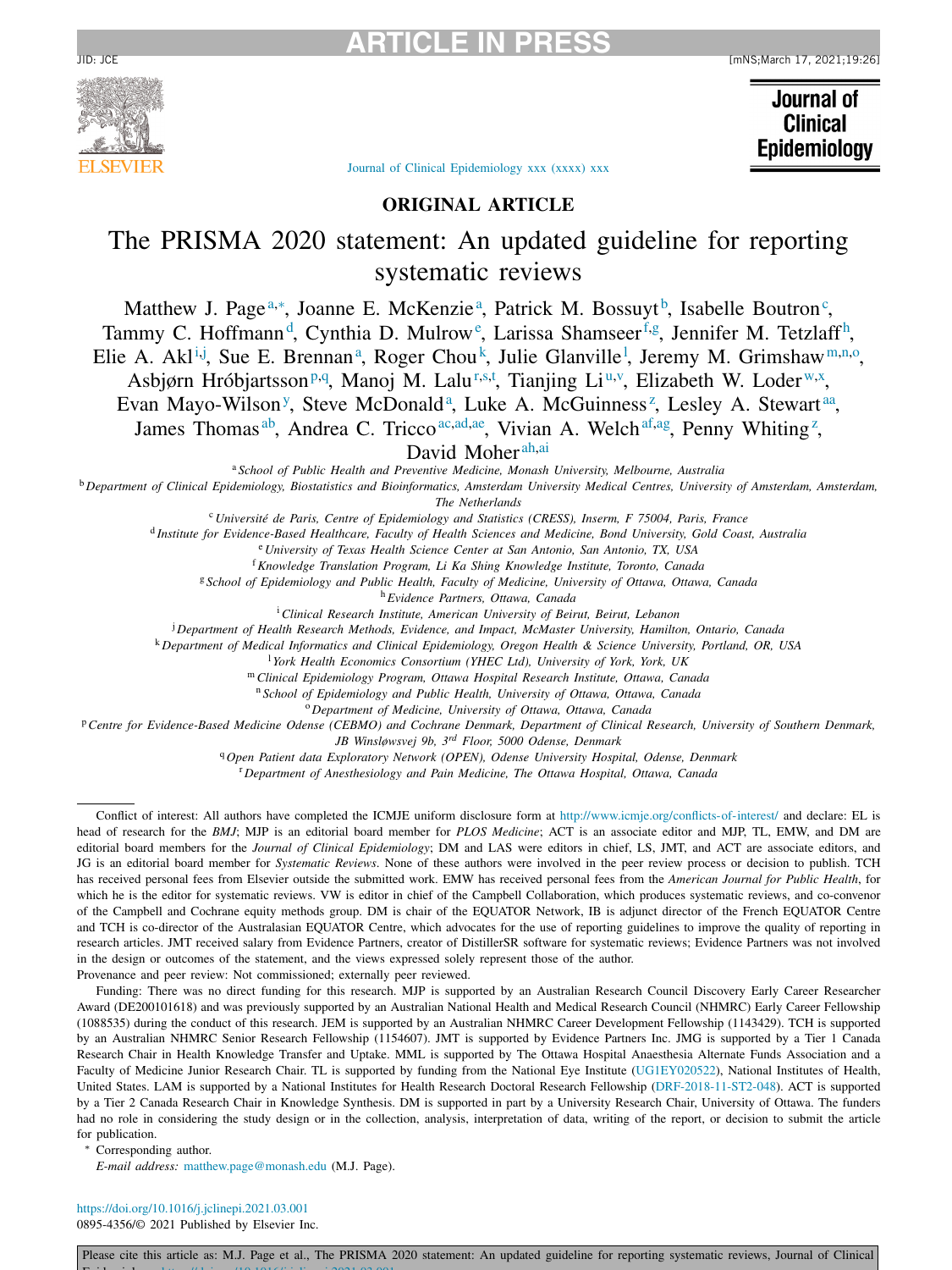<span id="page-2-0"></span>2 *M.J. Page et al./ Journal of Clinical Epidemiology xxx (xxxx) xxx*

<sup>s</sup>*Clinical Epidemiology Program, Blueprint Translational Research Group, Ottawa Hospital Research Institute, Ottawa, Canada*

<sup>t</sup>*Regenerative Medicine Program, Ottawa Hospital Research Institute, Ottawa, Canada*

<sup>u</sup> *Department of Ophthalmology, School of Medicine, University of Colorado Denver, Denver, Colorado, United State*

<sup>v</sup> *Department of Epidemiology, Johns Hopkins Bloomberg School of Public Health, Baltimore, MD, USA*

W Division of Headache, Department of Neurology, Brigham and Women's Hospital, Harvard Medical School, Boston, MA, USA

<sup>x</sup> *Head of Research,* The BMJ*, London, UK*

<sup>y</sup> *Department of Epidemiology and Biostatistics, Indiana University School of Public Health-Bloomington, Bloomington, IN, USA*

<sup>z</sup>*Population Health Sciences, Bristol Medical School, University of Bristol, Bristol, UK*

aa*Centre for Reviews and Dissemination, University of York, York, UK*

ab*EPPI-Centre, UCL Social Research Institute, University College London, London, UK*

ac *Li Ka Shing Knowledge Institute of St. Michael's Hospital, Unity Health Toronto, Toronto, Canada*

ad Epidemiology Division of the Dalla Lana School of Public Health and the Institute of Health Management, Policy, and Evaluation, University of

*Toronto, Toronto, Canada*

ae Queen's Collaboration for Health Care Quality Joanna Briggs Institute Centre of Excellence, Queen's University, Kingston, Canada

af *Methods Centre, Bruyère Research Institute, Ottawa, Ontario, Canada*

ag *School of Epidemiology and Public Health, Faculty of Medicine, University of Ottawa, Ottawa, Canada*

ah*Centre for Journalology, Clinical Epidemiology Program, Ottawa Hospital Research Institute, Ottawa, Canada*

ai *School of Epidemiology and Public Health, Faculty of Medicine, University of Ottawa, Ottawa, Canada*

Available online xxx

#### **Abstract**

The Preferred Reporting Items for Systematic reviews and Meta-Analyses (PRISMA) statement, published in 2009, was designed to help systematic reviewers transparently report why the review was done, what the authors did, and what they found. Over the past decade, advances in systematic review methodology and terminology have necessitated an update to the guideline. The PRISMA 2020 statement replaces the 2009 statement and includes new reporting guidance that reflects advances in methods to identify, select, appraise, and synthesise studies. The structure and presentation of the items have been modified to facilitate implementation. In this article, we present the PRISMA 2020 27-item checklist, an expanded checklist that details reporting recommendations for each item, the PRISMA 2020 abstract checklist, and the revised flow diagrams for original and updated reviews. © 2021 Published by Elsevier Inc.

*Keywords:* Systematic review; Meta-analysis; Reporting guideline; Transparency; Reproducibility; Checklist

#### **1. Introduction**

Systematic reviews serve many critical roles. They can provide syntheses of the state of knowledge in a field, from which future research priorities can be identified; they can address questions that otherwise could not be answered by individual studies; they can identify problems in primary research that should be rectified in future studies; and they can generate or evaluate theories about how or why phenomena occur. Systematic reviews therefore generate various types of knowledge for different users of reviews (such as patients, healthcare providers, researchers, and policy makers) [\[1,2\].](#page-10-0) To ensure a systematic review is valuable to users, authors should prepare a transparent, complete, and accurate account of why the review was done, what they did (such as how studies were identified and selected) and what they found (such as characteristics of contributing studies and results of meta-analyses). Up-to-date reporting guidance facilitates authors achieving this [\[3\].](#page-10-0)

The Preferred Reporting Items for Systematic reviews and Meta-Analyses (PRISMA) statement published in 2009 (hereafter referred to as PRISMA 2009)  $[4-10]$  is a reporting guideline designed to address poor reporting of systematic reviews [\[11\].](#page-10-0) The PRISMA 2009 statement comprised

a checklist of 27 items recommended for reporting in systematic reviews and an "explanation and elaboration" paper [\[12–16\]](#page-10-0) providing additional reporting guidance for each item, along with exemplars of reporting. The recommendations have been widely endorsed and adopted, as evidenced by its copublication in multiple journals, citation in over 60 000 reports (Scopus, August 2020), endorsement from almost 200 journals and systematic review organizations, and adoption in various disciplines. Evidence from observational studies suggests that use of the PRISMA 2009 statement is associated with more complete reporting of systematic reviews [\[17–20\],](#page-10-0) although more could be done to improve adherence to the guideline [\[21\].](#page-11-0)

Many innovations in the conduct of systematic reviews have occurred since publication of the PRISMA 2009 statement. For example, technological advances have enabled the use of natural language processing and machine learning to identify relevant evidence [\[22–24\],](#page-11-0) methods have been proposed to synthesise and present findings when meta-analysis is not possible or appropriate [\[25–27\],](#page-11-0) and new methods have been developed to assess the risk of bias in results of included studies [\[28,29\].](#page-11-0) Evidence on sources of bias in systematic reviews has accrued, culminating in the development of new tools to appraise the conduct of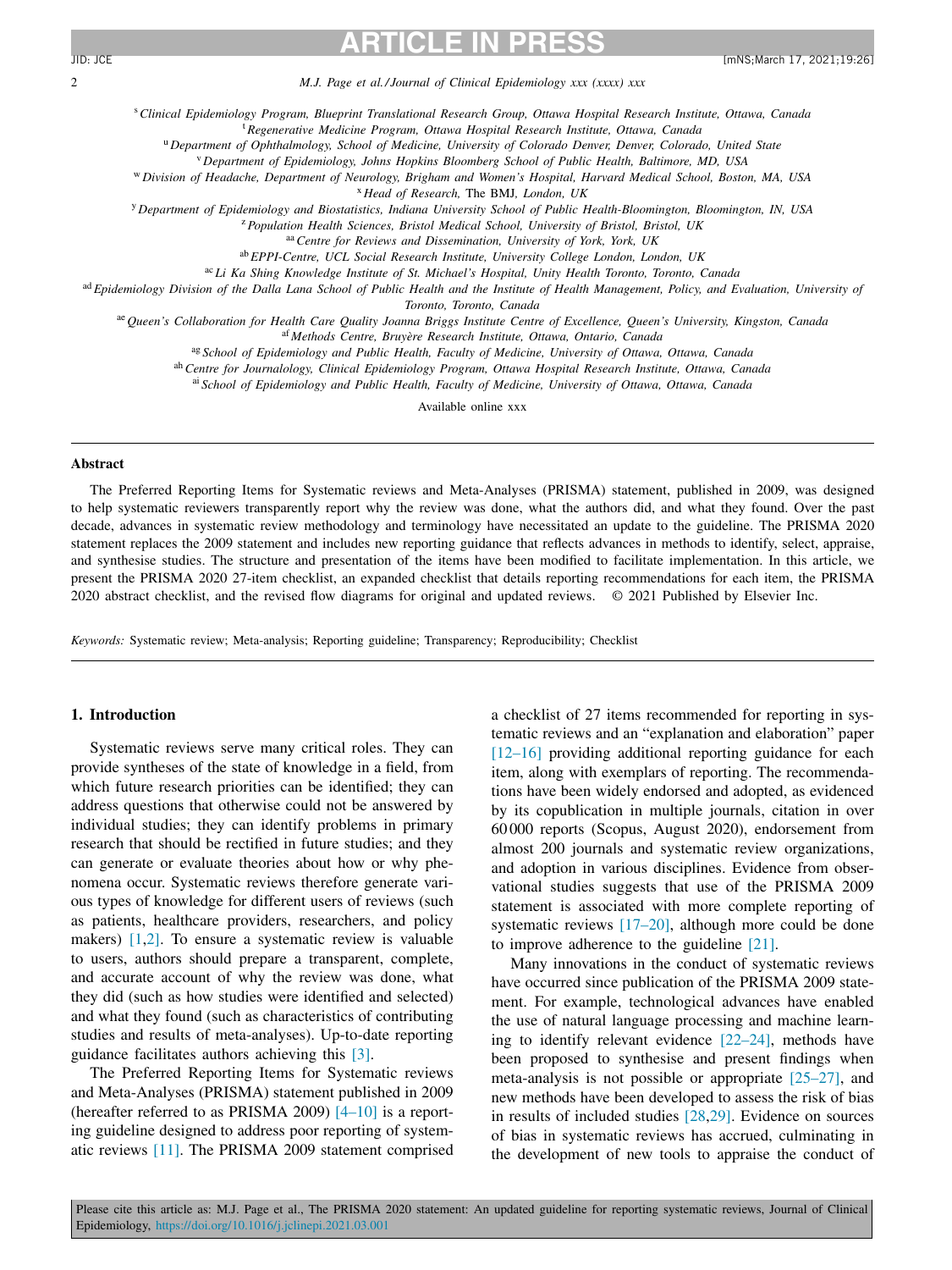systematic reviews [\[30,31\].](#page-11-0) Terminology used to describe particular review processes has also evolved, as in the shift from assessing "quality" to assessing "certainty" in the body of evidence [\[32\].](#page-11-0) In addition, the publishing landscape has transformed, with multiple avenues now available for registering and disseminating systematic review protocols [\[33,34\],](#page-11-0) disseminating reports of systematic reviews, and sharing data and materials, such as preprint servers and publicly accessible repositories. To capture these advances in the reporting of systematic reviews necessitated an update to the PRISMA 2009 statement.

### **Box Summary points**

- To ensure a systematic review is valuable to users, authors should prepare a transparent, complete, and accurate account of why the review was done, what they did, and what they found.
- The PRISMA 2020 statement provides updated reporting guidance for systematic reviews that reflects advances in methods to identify, select, appraise, and synthesise studies.
- The PRISMA 2020 statement consists of a 27-item checklist, an expanded checklist that details reporting recommendations for each item, the PRISMA 2020 abstract checklist, and revised flow diagrams for original and updated reviews.
- We anticipate that the PRISMA 2020 statement will benefit authors, editors, and peer reviewers of systematic reviews, and different users of reviews, including guideline developers, policy makers, healthcare providers, patients, and other stakeholders.

#### **2. Development of PRISMA 2020**

A complete description of the methods used to develop PRISMA 2020 is available elsewhere [\[35\].](#page-11-0) We identified PRISMA 2009 items that were often reported incompletely by examining the results of studies investigating the trans-parency of reporting of published reviews [\[17,](#page-10-0)[21,36,37\].](#page-11-0) We identified possible modifications to the PRISMA 2009 statement by reviewing 60 documents providing reporting guidance for systematic reviews (including reporting guidelines, handbooks, tools, and meta-research studies) [\[38\].](#page-11-0) These reviews of the literature were used to inform the content of a survey with suggested possible modifications to the 27 items in PRISMA 2009 and possible additional items. Respondents were asked whether they believed we should keep each PRISMA 2009 item as is, modify it, or remove it, and whether we should add each additional item. Systematic review methodologists and journal editors were invited to complete the online survey (110 of 220 invited responded). We discussed proposed content and wording of the PRISMA 2020 statement, as informed by the review and survey results, at a 21-member, 2-day, in-person meeting in September 2018 in Edinburgh, Scotland. Throughout 2019 and 2020, we circulated an initial draft and five revisions of the checklist and explanation and elaboration paper to coauthors for feedback. In April 2020, we invited 22 systematic reviewers who had expressed interest in providing feedback on the PRISMA 2020 checklist to share their views (via an online survey) on the layout and terminology used in a preliminary version of the checklist. Feedback was received from 15 individuals and considered by the first author, and any revisions deemed necessary were incorporated before the final version was approved and endorsed by all coauthors.

### **3. The PRISMA 2020 statement**

#### *3.1. Scope of the guideline*

The PRISMA 2020 statement has been designed primarily for systematic reviews of studies that evaluate the effects of health interventions, irrespective of the design of the included studies. However, the checklist items are applicable to reports of systematic reviews evaluating other interventions (such as social or educational interventions), and many items are applicable to systematic reviews with objectives other than evaluating interventions (such as evaluating an etiology, prevalence, or prognosis). PRISMA 2020 is intended for use in systematic reviews that include synthesis (such as pairwise metaanalysis or other statistical synthesis methods) or do not include synthesis (for example, because only one eligible study is identified). The PRISMA 2020 items are relevant for mixed-methods systematic reviews (which include quantitative and qualitative studies), but reporting guidelines addressing the presentation and synthesis of qualitative data should also be consulted [\[39,40\].](#page-11-0) PRISMA 2020 can be used for original systematic reviews, updated systematic reviews, or continually updated ("living") systematic reviews. However, for updated and living systematic reviews, there may be some additional considerations that need to be addressed. Where there is relevant content from other reporting guidelines, we reference these guidelines within the items in the explanation and elaboration paper [\[41\]](#page-11-0) (such as PRISMA-Search [\[42\]](#page-11-0) in items 6 and 7, Synthesis without meta-analysis (SWiM) reporting guideline [\[27\]](#page-11-0) in item 13d). Box 1 includes a glossary of terms used throughout the PRISMA 2020 statement.

#### **Box 1 Glossary of terms**

*Systematic review*—A review that uses explicit, systematic methods to collate and synthesise findings of studies that address a clearly formulated question [\[43\]](#page-11-0)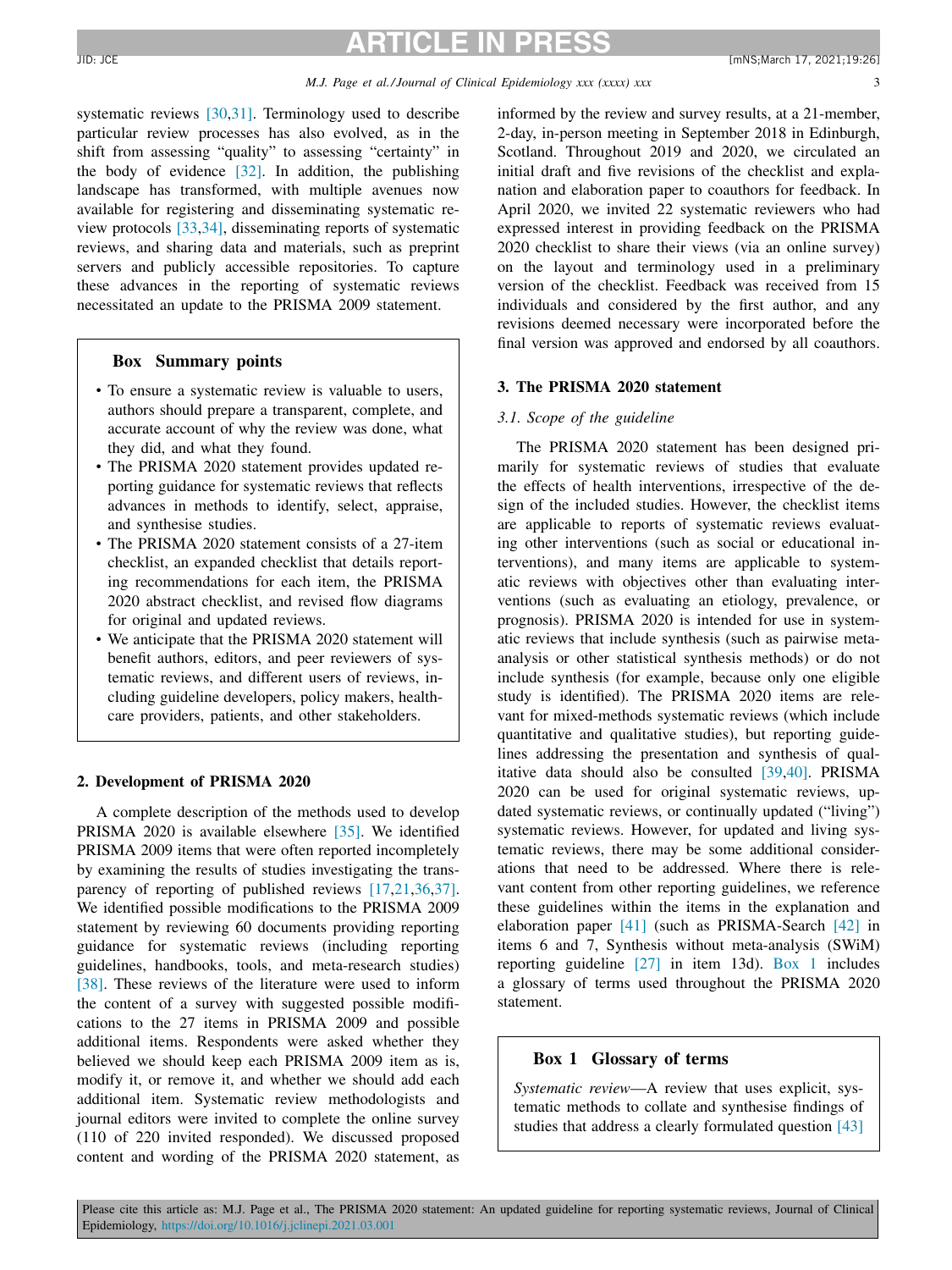*Statistical synthesis*—The combination of quantitative results of two or more studies. This encompasses meta-analysis of effect estimates (described below) and other methods, such as combining P values, calculating the range and distribution of observed effects, and vote counting based on the direction of effect (see McKenzie and Brennan [\[25\]](#page-11-0) for a description of each method)

*Meta-analysis of effect estimates*— A statistical technique used to synthesise results when study effect estimates and their variances are available, yielding a quantitative summary of results [\[25\]](#page-11-0)

*Outcome*— An event or measurement collected for participants in a study (such as quality of life, mortality)

*Result*— The combination of a point estimate (such as a mean difference, risk ratio, or proportion) and a measure of its precision (such as a confidence/credible interval) for a particular outcome

*Report*— A document (paper or electronic) supplying information about a particular study. It could be a journal article, preprint, conference abstract, study register entry, clinical study report, dissertation, unpublished manuscript, government report, or any other document providing relevant information

*Record*— The title or abstract (or both) of a report indexed in a database or website (such as a title or abstract for an article indexed in Medline). Records that refer to the same report (such as the same journal article) are "duplicates"; however, records that refer to reports that are merely similar (such as a similar abstract submitted to two different conferences) should be considered unique.

*Study*— An investigation, such as a clinical trial, that includes a defined group of participants and one or more interventions and outcomes. A "study" might have multiple reports. For example, reports could include the protocol, statistical analysis plan, baseline characteristics, results for the primary outcome, results for harms, results for secondary outcomes, and results for additional mediator and moderator analyses

PRISMA 2020 is not intended to guide systematic review conduct, for which comprehensive resources are available [\[43-46\].](#page-11-0) However, familiarity with PRISMA 2020 is useful when planning and conducting systematic reviews to ensure that all recommended information is captured. PRISMA 2020 should not be used to assess the conduct or methodological quality of systematic reviews; other tools exist for this purpose [\[30,31\].](#page-11-0) Furthermore, PRISMA 2020 is not intended to inform the reporting of systematic review protocols, for which a separate statement is available (PRISMA for Protocols (PRISMA-P) 2015 statement [\[47,48\]\)](#page-11-0). Finally, extensions to the PRISMA 2009 statement have been developed to guide reporting of network meta-analyses [\[49\],](#page-11-0) meta-analyses of individual participant data [\[50\],](#page-11-0) systematic reviews of harms [\[51\],](#page-11-0) systematic reviews of diagnostic test accuracy studies [\[52\],](#page-12-0) and scoping reviews [\[53\];](#page-12-0) for these types of reviews we recommend authors report their review in accordance with the recommendations in PRISMA 2020 along with the guidance specific to the extension.

### **4. How to use PRISMA 2020**

The PRISMA 2020 statement (including the checklists, explanation and elaboration, and flow diagram) replaces the PRISMA 2009 statement, which should no longer be used. Box 2 summarizes noteworthy changes from the PRISMA 2009 statement. The PRISMA 2020 checklist includes seven sections with 27 items, some of which include sub-items [\(Table](#page-6-0) 1). A checklist for journal and conference abstracts for systematic reviews is included in PRISMA 2020. This abstract checklist is an update of the 2013 PRISMA for Abstracts statement [\[54\],](#page-12-0) reflecting new and modified content in PRISMA 2020 [\(Table](#page-8-0) 2). A template PRISMA flow diagram is provided, which can be modified depending on whether the systematic review is original or updated [\(Fig.](#page-9-0) 1).

# **Box 2 Noteworthy changes to the PRISMA 2009 statement**

- Inclusion of the abstract reporting checklist within PRISMA 2020 (see item #2 and [Table](#page-8-0) 2).
- Movement of the 'Protocol and registration' item from the start of the Methods section of the checklist to a new Other section, with addition of a subitem recommending authors describe amendments to information provided at registration or in the protocol (see item #24a-24c).
- Modification of the 'Search' item to recommend authors present full search strategies for *all* databases, registers and websites searched, not just at least one database (see item #7).
- Modification of the 'Study selection' item in the Methods section to emphasize the reporting of how many reviewers screened each record and each report retrieved, whether they worked independently, and if applicable, details of automation tools used in the process (see item #8).
- Addition of a subitem to the 'Data items' item recommending authors report how outcomes were defined, which results were sought, and methods for selecting a subset of results from included studies (see item #10a).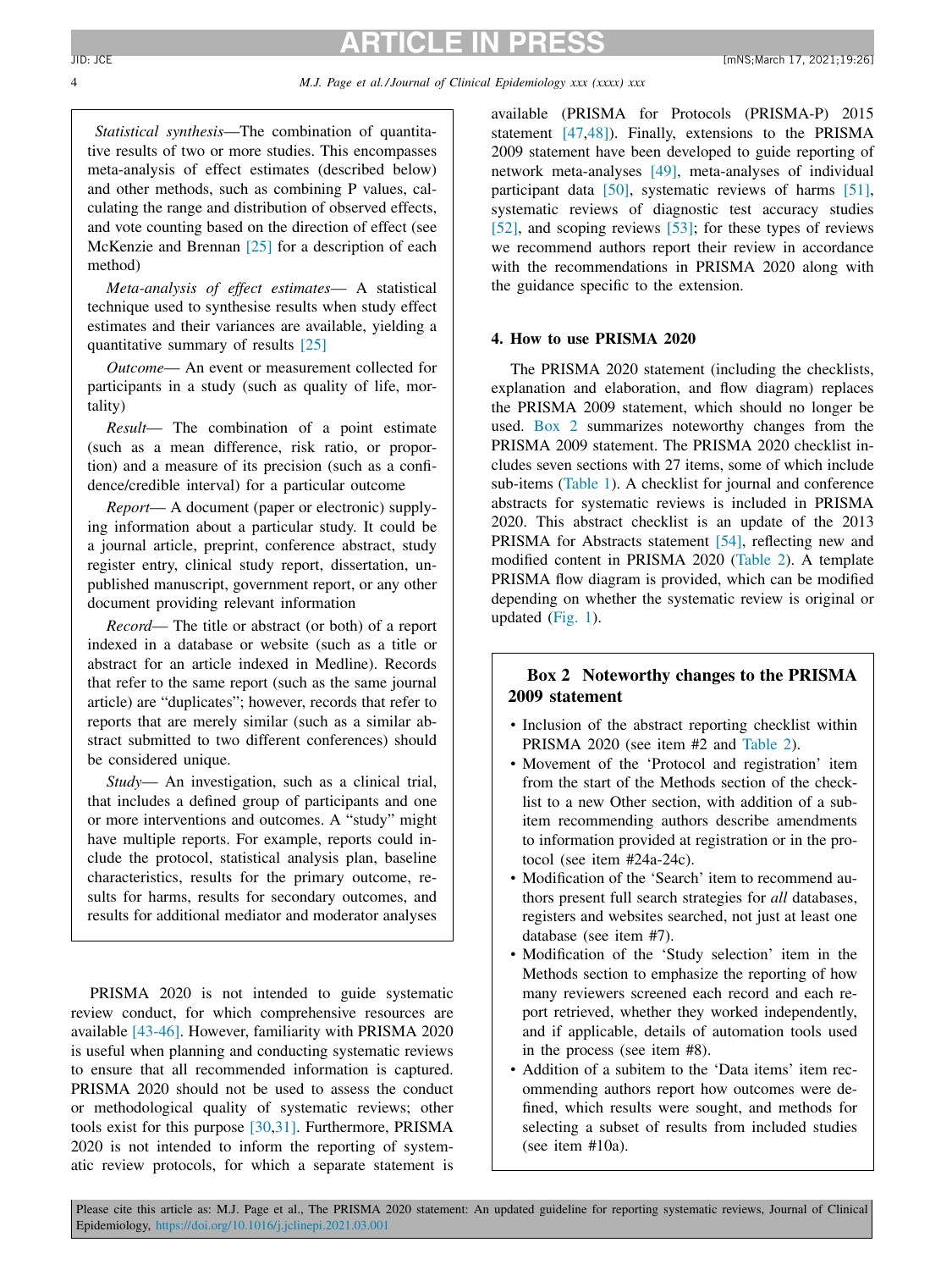- Splitting of the 'Synthesis of results' item in the Methods section into six subitems recommending authors describe: the processes used to decide which studies were eligible for each synthesis; any methods required to prepare the data for synthesis; any methods used to tabulate or visually display results of individual studies and syntheses; any methods used to synthesise results; any methods used to explore possible causes of heterogeneity among study results (such as subgroup analysis, meta-regression); and any sensitivity analyses used to assess robustness of the synthesized results (see item #13a-13f).
- Addition of a subitem to the 'Study selection' item in the Results section recommending authors cite studies that might appear to meet the inclusion criteria, but which were excluded, and explain why they were excluded (see item #16b).
- Splitting of the 'Synthesis of results' item in the Results section into four subitems recommending authors: briefly summaries the characteristics and risk of bias among studies contributing to the synthesis; present results of all statistical syntheses conducted; present results of any investigations of possible causes of heterogeneity among study results; and present results of any sensitivity analyses (see item #20a-20d).
- Addition of new items recommending authors report methods for and results of an assessment of certainty (or confidence) in the body of evidence for an outcome (see items #15 and #22).
- Addition of a new item recommending authors declare any competing interests (see item #26).
- Addition of a new item recommending authors indicate whether data, analytic code and other materials used in the review are publicly available and if so, where they can be found (see item #27).

We recommend authors refer to PRISMA 2020 early in the writing process, because prospective consideration of the items may help to ensure that all the items are addressed. To help keep track of which items have been reported, the PRISMA statement website (http:// [www.prisma-statement.org/\)](http://www.prisma-statement.org/) includes fillable templates of the checklists to download and complete (also available in the Appendix). We have also created a web application that allows users to complete the checklist via a user-friendly interface [\[58\]](#page-12-0) (available at https://prisma. [shinyapps.io/checklist/](https://prisma.shinyapps.io/checklist/) and adapted from the Transparency Checklist app [\[59\]\)](#page-12-0). The completed checklist can be exported to Word or PDF. Editable templates of the flow diagram can also be downloaded from the PRISMA statement website.

We have prepared an updated explanation and elaboration paper, in which we explain why reporting of each item is recommended and present bullet points that detail the reporting recommendations (which we refer to as elements) [\[41\].](#page-11-0) The bullet-point structure is new to PRISMA 2020 and has been adopted to facilitate implementation of the guidance [\[60,61\].](#page-12-0) An expanded checklist, which comprises an abridged version of the elements presented in the explanation and elaboration paper, with references and some examples removed, is available in the Appendix. Consulting the explanation and elaboration paper is recommended if further clarity or information is required.

Journals and publishers might impose word and section limits, and limits on the number of tables and figures allowed in the main report. In such cases, if the relevant information for some items already appears in a publicly accessible review protocol, referring to the protocol may suffice. Alternatively, placing detailed descriptions of the methods used or additional results (such as for less critical outcomes) in supplementary files is recommended. Ideally, supplementary files should be deposited to a generalpurpose or institutional open-access repository that provides free and permanent access to the material (such as Open Science Framework, Dryad, figshare). A reference or link to the additional information should be included in the main report. Finally, although PRISMA 2020 provides a template for where information might be located, the suggested location should not be seen as prescriptive; the guiding principle is to ensure the information is reported.

### **5. Discussion**

Use of PRISMA 2020 has the potential to benefit many stakeholders. Complete reporting allows readers to assess the appropriateness of the methods, and therefore the trustworthiness of the findings. Presenting and summarizing characteristics of studies contributing to a synthesis allows healthcare providers and policy makers to evaluate the applicability of the findings to their setting. Describing the certainty in the body of evidence for an outcome and the implications of findings should help policy makers, managers, and other decision makers formulate appropriate recommendations for practice or policy. Complete reporting of all PRISMA 2020 items also facilitates replication and review updates, as well as inclusion of systematic reviews in overviews (of systematic reviews) and guidelines, so teams can leverage work that is already done and decrease research waste [\[36,](#page-11-0)[62,63\].](#page-12-0)

We updated the PRISMA 2009 statement by adapting the EQUATOR Network's guidance for developing health research reporting guidelines [\[64\].](#page-12-0) We evaluated the reporting completeness of published systematic reviews [\[17](#page-10-0)[,21,36,37\],](#page-11-0) reviewed the items included in other documents providing guidance for systematic reviews [\[38\],](#page-11-0) surveyed systematic review methodologists and journal editors for their views on how to revise the original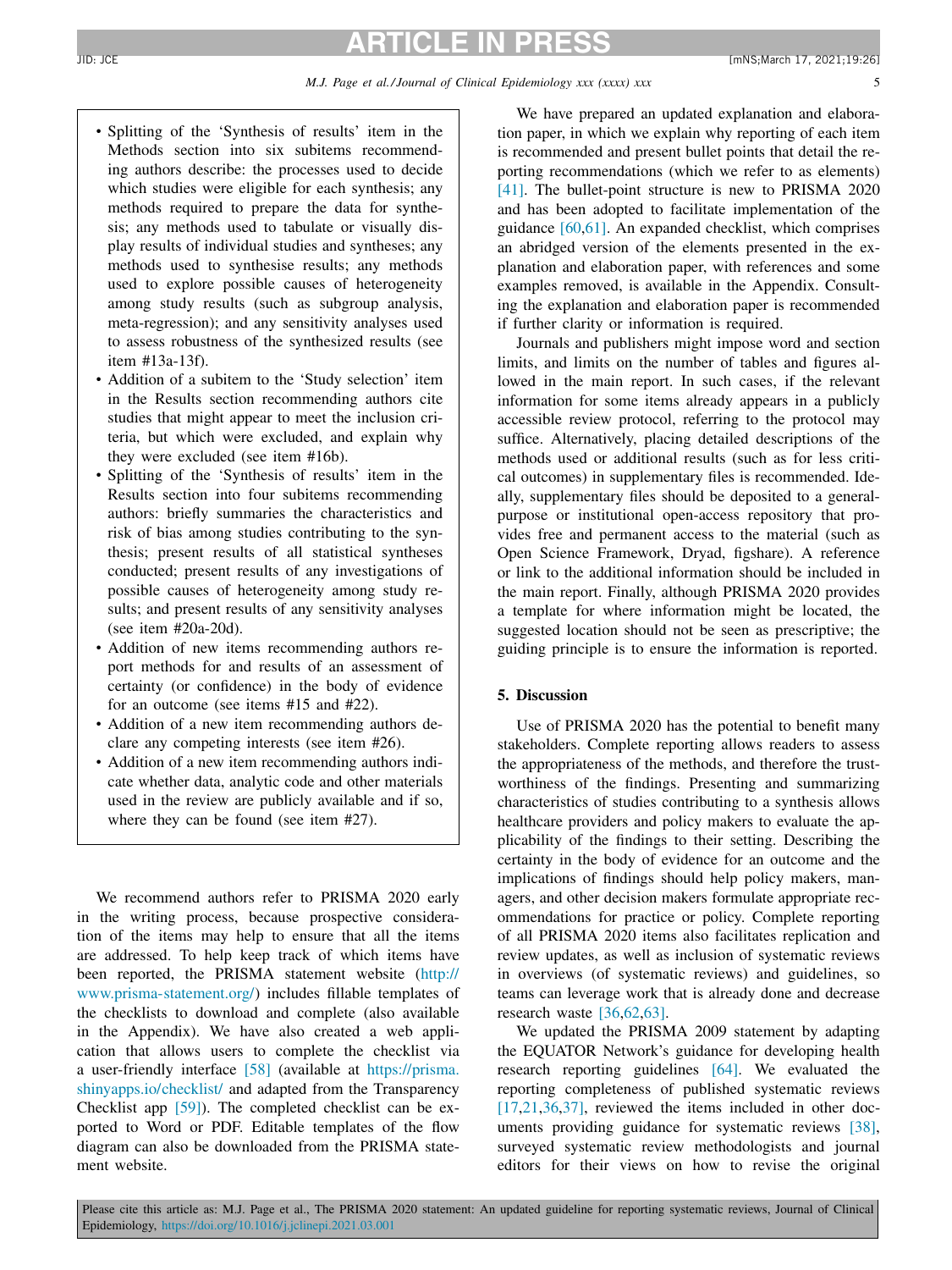# <span id="page-6-0"></span>6 *M.J. Page et al./ Journal of Clinical Epidemiology xxx (xxxx) xxx*

#### **Table 1.** PRISMA 2020 item checklist

| Section and topic                | Item #          | <b>Checklist item</b>                                                                                                                                                                                                                                                                                         | <b>Location where</b><br>item is reported |  |  |
|----------------------------------|-----------------|---------------------------------------------------------------------------------------------------------------------------------------------------------------------------------------------------------------------------------------------------------------------------------------------------------------|-------------------------------------------|--|--|
| Title                            |                 |                                                                                                                                                                                                                                                                                                               |                                           |  |  |
| Title                            | 1               | Identify the report as a systematic review.                                                                                                                                                                                                                                                                   |                                           |  |  |
| Abstract                         |                 |                                                                                                                                                                                                                                                                                                               |                                           |  |  |
| Abstract                         | 2               | See the PRISMA 2020 for Abstracts checklist (Table 2).                                                                                                                                                                                                                                                        |                                           |  |  |
| Introduction                     |                 |                                                                                                                                                                                                                                                                                                               |                                           |  |  |
| Rationale                        | 3               | Describe the rationale for the review in the context of existing knowledge.                                                                                                                                                                                                                                   |                                           |  |  |
| Objectives                       | 4               | Provide an explicit statement of the objective(s) or question(s) the review addresses.                                                                                                                                                                                                                        |                                           |  |  |
| <b>Methods</b>                   |                 |                                                                                                                                                                                                                                                                                                               |                                           |  |  |
| Eligibility criteria             | 5               | Specify the inclusion and exclusion criteria for the review and how studies were<br>grouped for the syntheses.                                                                                                                                                                                                |                                           |  |  |
| Information<br>sources           | 6               | Specify all databases, registers, websites, organisations, reference lists and other<br>sources searched or consulted to identify studies. Specify the date when each source<br>was last searched or consulted.                                                                                               |                                           |  |  |
| Search strategy                  | 7               | Present the full search strategies for all databases, registers and websites, including<br>any filters and limits used.                                                                                                                                                                                       |                                           |  |  |
| Selection<br>process             | 8               | Specify the methods used to decide whether a study met the inclusion criteria of the<br>review, including how many reviewers screened each record and each report retrieved,<br>whether they worked independently, and if applicable, details of automation tools<br>used in the process.                     |                                           |  |  |
| Data collection<br>process       | 9               | Specify the methods used to collect data from reports, including how many reviewers<br>collected data from each report, whether they worked independently, any processes<br>for obtaining or confirming data from study investigators, and if applicable, details of<br>automation tools used in the process. |                                           |  |  |
| Data items                       | 10a             | List and define all outcomes for which data were sought. Specify whether all results<br>that were compatible with each outcome domain in each study were sought (e.g. for<br>all measures, time points, analyses), and if not, the methods used to decide which<br>results to collect.                        |                                           |  |  |
|                                  | 10 <sub>b</sub> | List and define all other variables for which data were sought (e.g. participant and<br>intervention characteristics, funding sources). Describe any assumptions made about<br>any missing or unclear information.                                                                                            |                                           |  |  |
| Study risk of<br>bias assessment | 11              | Specify the methods used to assess risk of bias in the included studies, including<br>details of the tool(s) used, how many reviewers assessed each study and whether they<br>worked independently, and if applicable, details of automation tools used in the<br>process.                                    |                                           |  |  |
| <b>Effect measures</b>           | 12              | Specify for each outcome the effect measure(s) (e.g., risk ratio, mean difference) used<br>in the synthesis or presentation of results.                                                                                                                                                                       |                                           |  |  |
| Synthesis<br>methods             | 13a             | Describe the processes used to decide which studies were eligible for each synthesis<br>(e.g., tabulating the study intervention characteristics and comparing against the<br>planned groups for each synthesis (item #5)).                                                                                   |                                           |  |  |
|                                  | 13 <sub>b</sub> | Describe any methods required to prepare the data for presentation or synthesis, such<br>as handling of missing summary statistics, or data conversions.                                                                                                                                                      |                                           |  |  |
|                                  | 13c             | Describe any methods used to tabulate or visually display results of individual studies<br>and syntheses.                                                                                                                                                                                                     |                                           |  |  |
|                                  | 13d             | Describe any methods used to synthesise results and provide a rationale for the<br>choice(s). If meta-analysis was performed, describe the model(s), method(s) to<br>identify the presence and extent of statistical heterogeneity, and software package(s)<br>used.                                          |                                           |  |  |
|                                  | 13e             | Describe any methods used to explore possible causes of heterogeneity among study<br>results (e.g., subgroup analysis, metaregression).                                                                                                                                                                       |                                           |  |  |
|                                  | 13f             | Describe any sensitivity analyses conducted to assess robustness of the synthesised<br>results.                                                                                                                                                                                                               |                                           |  |  |
| Reporting bias<br>assessment     | 14              | Describe any methods used to assess risk of bias due to missing results in a synthesis<br>(arising from reporting biases).                                                                                                                                                                                    |                                           |  |  |

(*continued on next page*)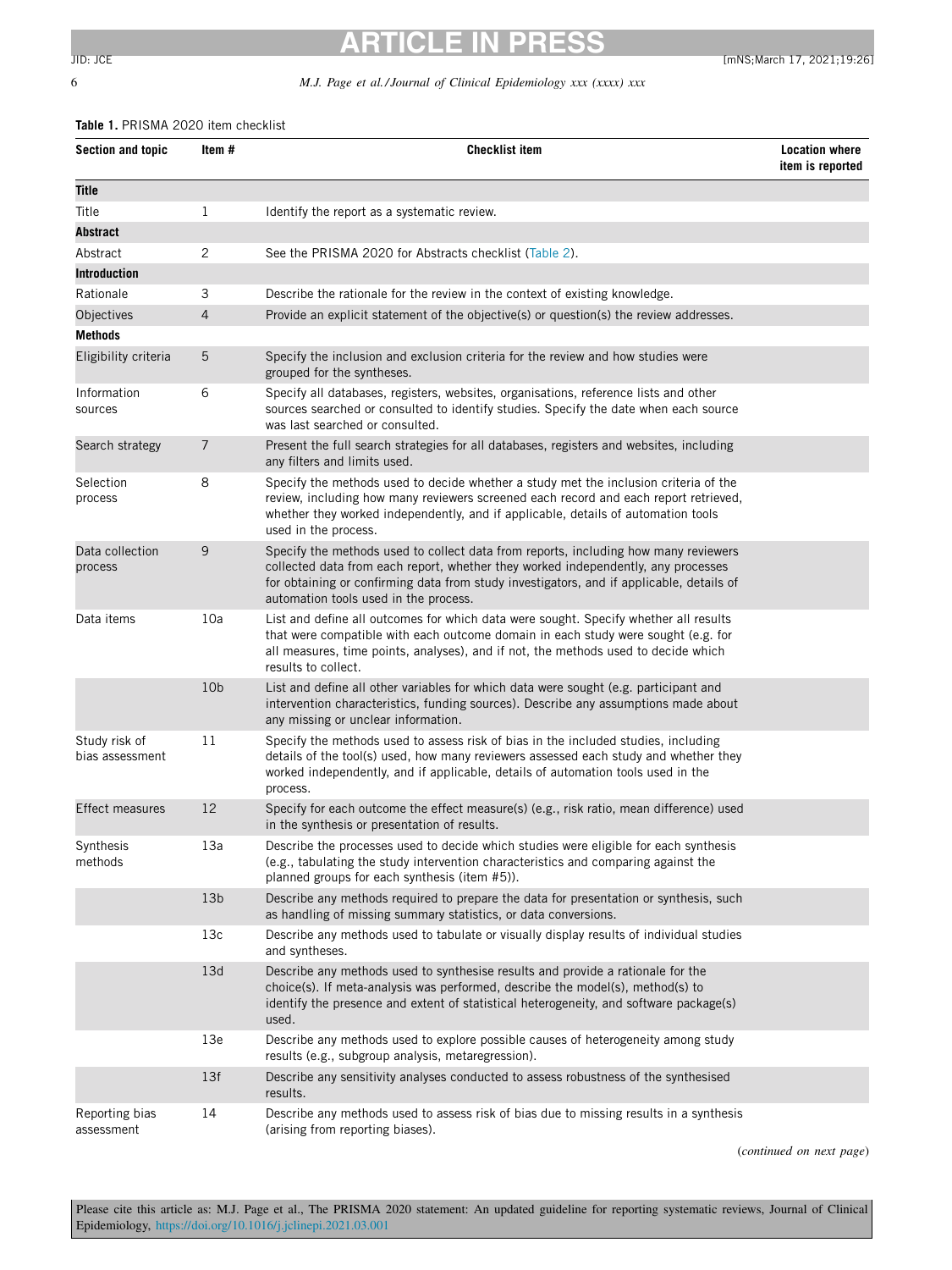### *M.J. Page et al./ Journal of Clinical Epidemiology xxx (xxxx) xxx* 7

## **Table 1** (continued)

| <b>Section and topic</b>                                | Item #          | <b>Checklist item</b>                                                                                                                                                                                                                                                                          | <b>Location where</b><br>item is reported |  |
|---------------------------------------------------------|-----------------|------------------------------------------------------------------------------------------------------------------------------------------------------------------------------------------------------------------------------------------------------------------------------------------------|-------------------------------------------|--|
| Certainty<br>assessment                                 | 15              | Describe any methods used to assess certainty (or confidence) in the body of evidence<br>for an outcome.                                                                                                                                                                                       |                                           |  |
| Results                                                 |                 |                                                                                                                                                                                                                                                                                                |                                           |  |
| Study selection                                         | 16a             | Describe the results of the search and selection process, from the number of records<br>identified in the search to the number of studies included in the review, ideally using<br>a flow diagram (see Fig. 1).                                                                                |                                           |  |
|                                                         | 16 <sub>b</sub> | Cite studies that might appear to meet the inclusion criteria, but which were<br>excluded, and explain why they were excluded.                                                                                                                                                                 |                                           |  |
| Study<br>characteristics                                | 17              | Cite each included study and present its characteristics.                                                                                                                                                                                                                                      |                                           |  |
| Risk of bias in<br>studies                              | 18              | Present assessments of risk of bias for each included study.                                                                                                                                                                                                                                   |                                           |  |
| Results of<br>individual<br>studies                     | 19              | For all outcomes, present, for each study: (a) summary statistics for each group<br>(where appropriate) and (b) an effect estimate and its precision (e.g.,<br>confidence/credible interval), ideally using structured tables or plots.                                                        |                                           |  |
| Results of<br>20a<br>syntheses<br>contributing studies. |                 | For each synthesis, briefly summarise the characteristics and risk of bias among                                                                                                                                                                                                               |                                           |  |
|                                                         | 20 <sub>b</sub> | Present results of all statistical syntheses conducted. If meta-analysis was done,<br>present for each the summary estimate and its precision (e.g., confidence/credible<br>interval) and measures of statistical heterogeneity. If comparing groups, describe the<br>direction of the effect. |                                           |  |
|                                                         | 20c             | Present results of all investigations of possible causes of heterogeneity among study<br>results.                                                                                                                                                                                              |                                           |  |
|                                                         | 20d             | Present results of all sensitivity analyses conducted to assess the robustness of the<br>synthesised results.                                                                                                                                                                                  |                                           |  |
| Reporting biases                                        | 21              | Present assessments of risk of bias due to missing results (arising from reporting<br>biases) for each synthesis assessed.                                                                                                                                                                     |                                           |  |
| Certainty of<br>evidence                                | 22              | Present assessments of certainty (or confidence) in the body of evidence for each<br>outcome assessed.                                                                                                                                                                                         |                                           |  |
| <b>Discussion</b>                                       |                 |                                                                                                                                                                                                                                                                                                |                                           |  |
| Discussion                                              | 23a             | Provide a general interpretation of the results in the context of other evidence.                                                                                                                                                                                                              |                                           |  |
|                                                         | 23 <sub>b</sub> | Discuss any limitations of the evidence included in the review.                                                                                                                                                                                                                                |                                           |  |
|                                                         | 23c             | Discuss any limitations of the review processes used.                                                                                                                                                                                                                                          |                                           |  |
|                                                         | 23d             | Discuss implications of the results for practice, policy, and future research.                                                                                                                                                                                                                 |                                           |  |
| Other information                                       |                 |                                                                                                                                                                                                                                                                                                |                                           |  |
| Registration and<br>protocol                            | 24a             | Provide registration information for the review, including register name and<br>registration number, or state that the review was not registered.                                                                                                                                              |                                           |  |
|                                                         | 24b             | Indicate where the review protocol can be accessed, or state that a protocol was not<br>prepared.                                                                                                                                                                                              |                                           |  |
|                                                         | 24c             | Describe and explain any amendments to information provided at registration or in the<br>protocol.                                                                                                                                                                                             |                                           |  |
| Support                                                 | 25              | Describe sources of financial or nonfinancial support for the review, and the role of the<br>funders or sponsors in the review.                                                                                                                                                                |                                           |  |
| Competing<br>interests                                  | 26              | Declare any competing interests of review authors.                                                                                                                                                                                                                                             |                                           |  |
| Availability of<br>data, code, and<br>other materials   | 27              | Report which of the following are publicly available and where they can be found:<br>template data collection forms; data extracted from included studies; data used for all<br>analyses; analytic code; any other materials used in the review.                                               |                                           |  |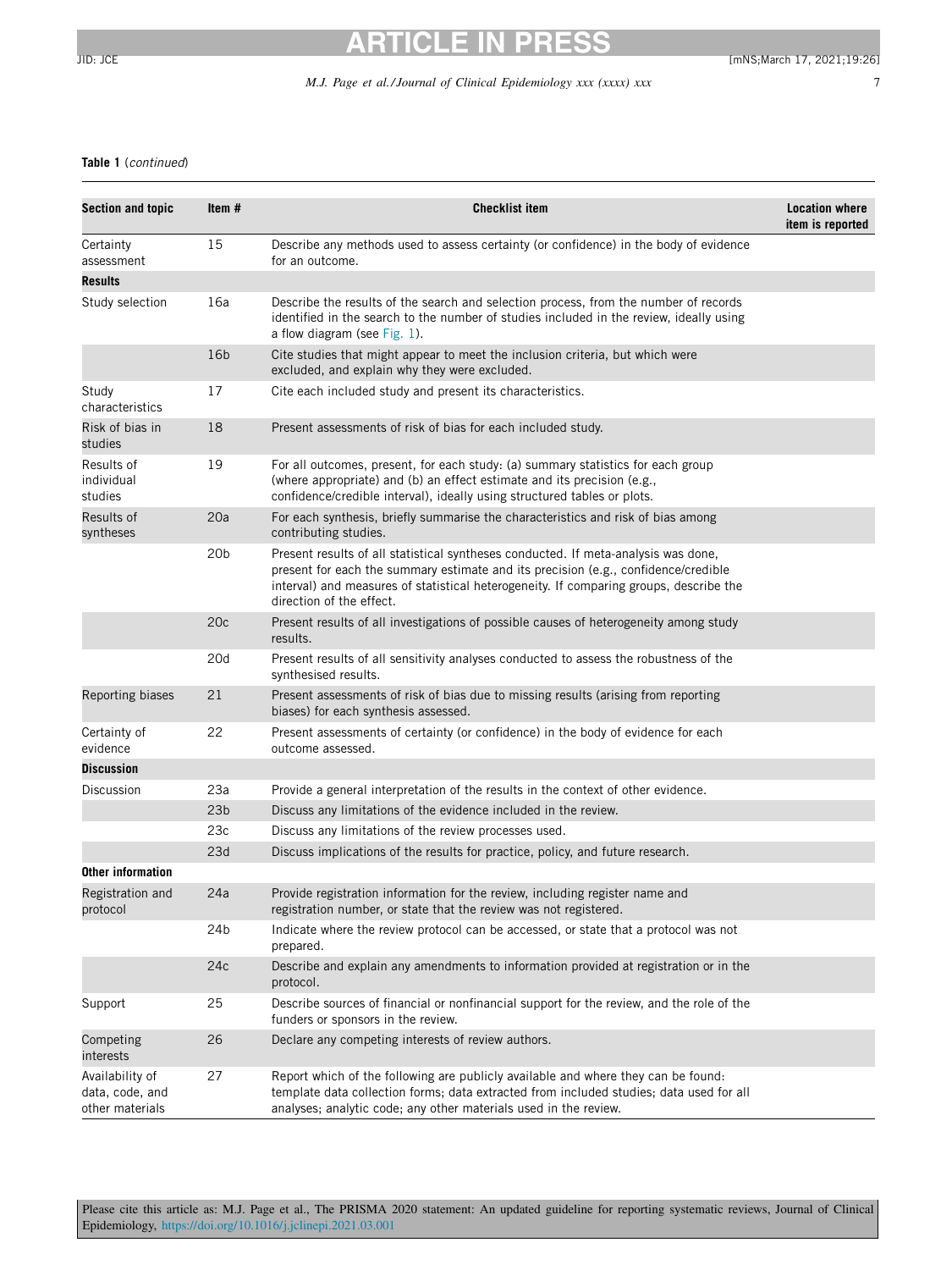#### <span id="page-8-0"></span>8 *M.J. Page et al./ Journal of Clinical Epidemiology xxx (xxxx) xxx*

**Table 2.** PRISMA 2020 for Abstracts checklist∗

| Section and topic       | Item#          | <b>Checklist item</b>                                                                                                                                                                                                                                                                                          |
|-------------------------|----------------|----------------------------------------------------------------------------------------------------------------------------------------------------------------------------------------------------------------------------------------------------------------------------------------------------------------|
| <b>Title</b>            |                |                                                                                                                                                                                                                                                                                                                |
| Title                   | 1              | Identify the report as a systematic review.                                                                                                                                                                                                                                                                    |
| <b>Background</b>       |                |                                                                                                                                                                                                                                                                                                                |
| <b>Objectives</b>       | $\overline{2}$ | Provide an explicit statement of the main objective(s) or question(s) the review<br>addresses.                                                                                                                                                                                                                 |
| <b>Methods</b>          |                |                                                                                                                                                                                                                                                                                                                |
| Eligibility criteria    | 3              | Specify the inclusion and exclusion criteria for the review.                                                                                                                                                                                                                                                   |
| Information sources     | $\overline{4}$ | Specify the information sources (e.g. databases, registers) used to identify studies<br>and the date when each was last searched.                                                                                                                                                                              |
| Risk of bias            | 5              | Specify the methods used to assess risk of bias in the included studies.                                                                                                                                                                                                                                       |
| Synthesis of results    | 6              | Specify the methods used to present and synthesise results.                                                                                                                                                                                                                                                    |
| <b>Results</b>          |                |                                                                                                                                                                                                                                                                                                                |
| Included studies        | 7              | Give the total number of included studies and participants and summarise relevant<br>characteristics of studies.                                                                                                                                                                                               |
| Synthesis of results    | 8              | Present results for main outcomes, preferably indicating the number of included<br>studies and participants for each. If meta-analysis was done, report the summary<br>estimate and confidence/credible interval. If comparing groups, indicate the direction<br>of the effect (i.e. which group is favoured). |
| <b>Discussion</b>       |                |                                                                                                                                                                                                                                                                                                                |
| Limitations of evidence | 9              | Provide a brief summary of the limitations of the evidence included in the review<br>(e.g., study risk of bias, inconsistency and imprecision).                                                                                                                                                                |
| Interpretation          | 10             | Provide a general interpretation of the results and important implications.                                                                                                                                                                                                                                    |
| <b>Other</b>            |                |                                                                                                                                                                                                                                                                                                                |
| Funding                 | 11             | Specify the primary source of funding for the review.                                                                                                                                                                                                                                                          |
| Registration            | 12             | Provide the register name and registration number.                                                                                                                                                                                                                                                             |

∗ This abstract checklist retains the same items as those included in the PRISMA for Abstracts statement published in 2013 [\[54\],](#page-12-0) but has been revised to make the wording consistent with the PRISMA 2020 statement and includes a new item recommending authors specify the methods used to present and synthesise results (item #6).

PRISMA statement [\[35\],](#page-11-0) discussed the findings at an in-person meeting, and prepared this document through an iterative process. Our recommendations are informed by the reviews and survey conducted before the in-person meeting, theoretical considerations about which items facilitate replication and help users assess the risk of bias and applicability of systematic reviews, and coauthors' experience with authoring and using systematic reviews.

Various strategies to increase the use of reporting guidelines and improve reporting have been proposed. They include educators introducing reporting guidelines into graduate curricula to promote good reporting habits of early career scientists [\[65\];](#page-12-0) journal editors and regulators endorsing use of reporting guidelines [\[18\];](#page-11-0) peer reviewers evaluating adherence to reporting guidelines [\[61,66\];](#page-12-0) journals requiring authors to indicate where in their manuscript they have adhered to each reporting item [\[67\];](#page-12-0) and authors using online writing tools that prompt complete reporting at the writing stage [\[60\].](#page-12-0) Multipronged interventions, where more than one of these strategies is combined, may be more effective (such as completion of checklists coupled with editorial checks) [\[68\].](#page-12-0) However, of 31 interventions proposed to increase adherence to reporting guidelines, the effects of only 11 have been evaluated, mostly in observational studies at high risk of bias due to confounding [\[69\].](#page-12-0) It is therefore unclear which strategies should be used. Future research might explore barriers and facilitators to the use of PRISMA 2020 by authors, editors, and peer reviewers, designing interventions that address the identified barriers, and evaluating those interventions using randomized trials. To inform possible revisions to the guideline, it would also be valuable to conduct thinkaloud studies [\[70\]](#page-12-0) to understand how systematic reviewers interpret the items, and reliability studies to identify items where there is varied interpretation of the items.

We encourage readers to submit evidence that informs any of the recommendations in PRISMA 2020 (via the PRISMA statement website: [http://www.prisma-statement.](http://www.prisma-statement.org/) org/). To enhance accessibility of PRISMA 2020, several translations of the guideline are under way (see available translations at the PRISMA statement website). We encourage journal editors and publishers to raise awareness of PRISMA 2020 (for example, by referring to it in journal "Instructions to authors"), endorsing its use, advis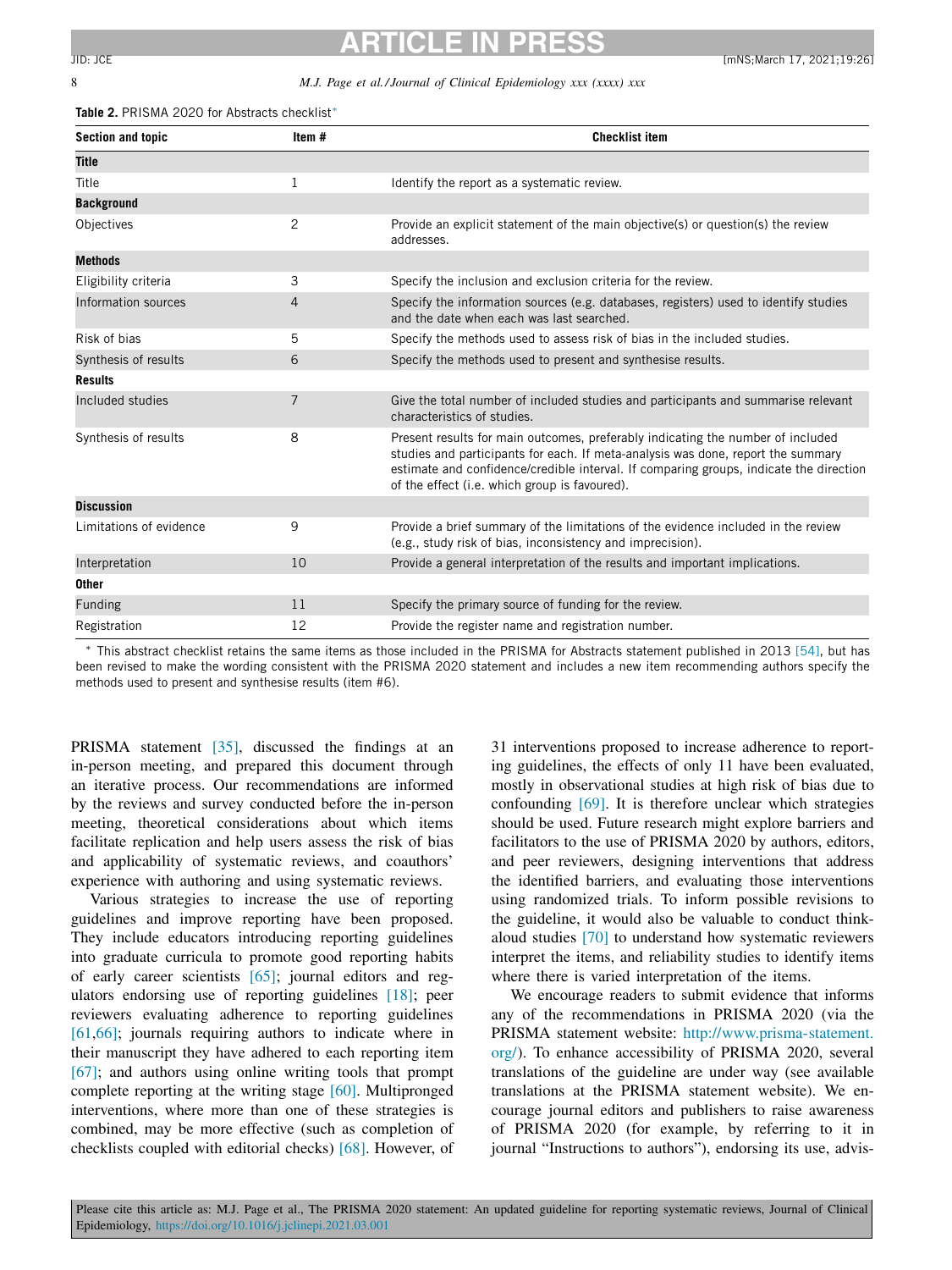<sup>2</sup>revious studies

# <span id="page-9-0"></span>**ARTICLE IN PRESS** JID: JCE [mNS;March 17, 2021;19:26]

*M.J. Page et al./ Journal of Clinical Epidemiology xxx (xxxx) xxx* 9





**Fig. 1.** PRISMA 2020 flow diagram template for systematic reviews. The new design is adapted from flow diagrams proposed by Boers [\[55\],](#page-12-0) Mayo-Wilson et al. [\[56\]](#page-12-0) and Stovold et al. [\[57\].](#page-12-0) The boxes in gray should only be completed if applicable; otherwise they should be removed from the flow diagram. Note that a "report" could be a journal article, preprint, conference abstract, study register entry, clinical study report, dissertation, unpublished manuscript, government report or any other document providing relevant information.

ing editors and peer reviewers to evaluate submitted systematic reviews against the PRISMA 2020 checklists, and making changes to journal policies to accommodate the new reporting recommendations. We recommend existing PRISMA extensions [\[47,49–53](#page-11-0)[,71,72\]](#page-12-0) be updated to reflect PRISMA 2020 and advise developers of new PRISMA extensions to use PRISMA 2020 as the foundation document.

#### **6. Conclusion**

We anticipate that the PRISMA 2020 statement will benefit authors, editors, and peer reviewers of systematic reviews, and different users of reviews, including guideline developers, policy makers, healthcare providers, patients, and other stakeholders. Ultimately, we hope that uptake of the guideline will lead to more transparent, complete, and accurate reporting of systematic reviews, thus facilitating evidence based decision making.

#### **Dedication**

We dedicate this paper to the late Douglas G Altman and Alessandro Liberati, whose contributions were fundamental to the development and implementation of the original PRISMA statement.

#### **Acknowledgments**

We thank the following contributors who completed the survey to inform discussions at the development meeting: Xavier Armoiry, Edoardo Aromataris, Ana Patricia Ayala, Ethan M Balk, Virginia Barbour, Elaine Beller, Jesse A Berlin, Lisa Bero, Zhao-Xiang Bian, Jean Joel Bigna, Ferrán Catalá-López, Anna Chaimani, Mike Clarke, Tammy Clifford, Ioana A Cristea, Miranda Cumpston, Sofia Dias, Corinna Dressler, Ivan D Florez, Joel J Gagnier, Chantelle Garritty, Long Ge, Davina Ghersi, Sean Grant, Gordon Guyatt, Neal R Haddaway, Julian PT Higgins, Sally Hopewell, Brian Hutton, Jamie J Kirkham, Jos Kleijnen, Julia Koricheva, Joey SW Kwong, Toby J Lasserson, Julia H Littell, Yoon K Loke, Malcolm R Macleod, Chris G Maher, Ana Marušic, Dimitris Mavridis, Jessie McGowan, Matthew DF McInnes, Philippa Middleton, Karel G Moons, Zachary Munn, Jane Noyes, Barbara Nußbaumer-Streit, Donald L Patrick, Tatiana Pereira-Cenci, Ba' Pham, Bob Phillips, Dawid Pieper, Michelle Pollock, Daniel S Quintana, Drummond Rennie, Melissa L Rethlefsen, Hannah R Rothstein, Maroeska M Rovers, Rebecca Ryan, Georgia Salanti, Ian J Saldanha, Margaret Sampson, Nancy Santesso, Rafael Sarkis-Onofre, Jelena Savović, Christopher H Schmid, Kenneth F Schulz, Guido Schwarzer, Beverley J Shea, Paul G Shekelle, Farhad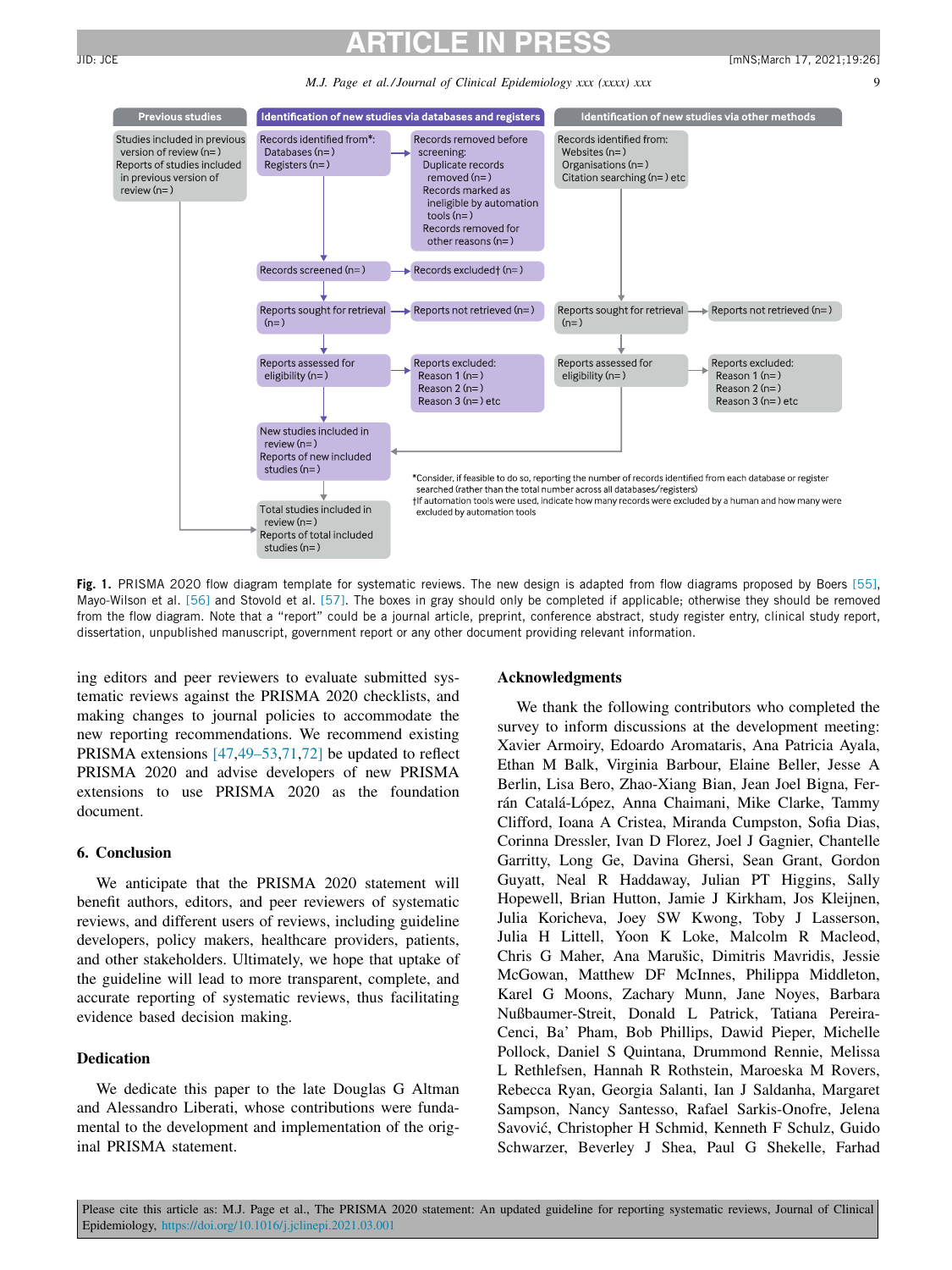<span id="page-10-0"></span>

10 *M.J. Page et al./ Journal of Clinical Epidemiology xxx (xxxx) xxx*

Shokraneh, Mark Simmonds, Nicole Skoetz, Sharon E Straus, Anneliese Synnot, Emily E Tanner-Smith, Brett D Thombs, Hilary Thomson, Alexander Tsertsvadze, Peter Tugwell, Tari Turner, Lesley Uttley, Jeffrey C Valentine, Matt Vassar, Areti Angeliki Veroniki, Meera Viswanathan, Cole Wayant, Paul Whaley, and Kehu Yang. We thank the following contributors who provided feedback on a preliminary version of the PRISMA 2020 checklist: Jo Abbott, Fionn Büttner, Patricia Correia-Santos, Victoria Freeman, Emily A Hennessy, Rakibul Islam, Amalia (Emily) Karahalios, Kasper Krommes, Andreas Lundh, Dafne Port Nascimento, Davina Robson, Catherine Schenck-Yglesias, Mary M Scott, Sarah Tanveer and Pavel Zhelnov. We thank Abigail H Goben, Melissa L Rethlefsen, Tanja Rombey, Anna Scott, and Farhad Shokraneh for their helpful comments on the preprints of the PRISMA 2020 papers. We thank Edoardo Aromataris, Stephanie Chang, Toby Lasserson and David Schriger for their helpful peer review comments on the PRISMA 2020 papers.

#### **Author contributions**

JEM and DM are joint senior authors. MJP, JEM, PMB, IB, TCH, CDM, LS, and DM conceived this paper and designed the literature review and survey conducted to inform the guideline content. MJP conducted the literature review, administered the survey and analysed the data for both. MJP prepared all materials for the development meeting. MJP and JEM presented proposals at the development meeting. All authors except for TCH, JMT, EAA, SEB, and LAM attended the development meeting. MJP and JEM took and consolidated notes from the development meeting. MJP and JEM led the drafting and editing of the article. JEM, PMB, IB, TCH, LS, JMT, EAA, SEB, RC, JG, AH, TL, EMW, SM, LAM, LAS, JT, ACT, PW, and DM drafted particular sections of the article. All authors were involved in revising the article critically for important intellectual content. All authors approved the final version of the article. MJP is the guarantor of this work. The corresponding author attests that all listed authors meet authorship criteria and that no others meeting the criteria have been omitted.

#### **Patient and public involvement**

Patients and the public were not involved in this methodological research. We plan to disseminate the research widely, including to community participants in evidence synthesis organisations.

#### **Supplementary materials**

Supplementary material associated with this article can be found, in the online version, at doi:10.1016/*i*.jclinepi. 2021.03.001.

#### **References**

- [1] Gurevitch J, Koricheva J, Nakagawa S, Stewart G. Meta-analysis and the science of research synthesis. Nature 2018;555:175–82. doi:10. [1038/nature25753.](https://doi.org/10.1038/nature25753)
- [2] Gough D, Thomas J, Oliver S. Clarifying differences between reviews within evidence ecosystems. Syst Rev 2019;8:170. doi:10. [1186/s13643-019-1089-2.](https://doi.org/10.1186/s13643-019-1089-2)
- [3] Moher D. Reporting guidelines: doing better for readers. BMC Med 2018;16:233. doi[:10.1186/s12916-018-1226-0.](https://doi.org/10.1186/s12916-018-1226-0)
- [4] Moher D, Liberati A, Tetzlaff J, Altman DG, PRISMA Group. Preferred reporting items for systematic reviews and meta-analyses: the PRISMA statement. Ann Intern Med 2009;151:264–9 W64. doi[:10.7326/0003-4819-151-4-200908180-00135.](https://doi.org/10.7326/0003-4819-151-4-200908180-00135)
- [5] Moher D, Liberati A, Tetzlaff J, Altman DG, PRISMA Group. Preferred reporting items for systematic reviews and meta-analyses: the PRISMA statement. BMJ 2009;339:b2535. doi[:10.1136/bmj.b2535.](https://doi.org/10.1136/bmj.b2535)
- [6] Moher D, Liberati A, Tetzlaff J, Altman DG, PRISMA Group. Preferred reporting items for systematic reviews and meta-analyses: the PRISMA statement. PLoS Med 2009;6:e1000097. doi:10.1371/ [journal.pmed.1000097.](https://doi.org/10.1371/journal.pmed.1000097)
- [7] Moher D, Liberati A, Tetzlaff J, Altman DG, PRISMA Group. Preferred reporting items for systematic reviews and meta-analyses: the PRISMA statement. J Clin Epidemiol 2009;62:1006–12. doi:10. [1016/j.jclinepi.2009.06.005.](https://doi.org/10.1016/j.jclinepi.2009.06.005)
- [8] Moher D, Liberati A, Tetzlaff J, Altman DG, PRISMA Group. Preferred reporting items for systematic reviews and meta-analyses: the PRISMA statement. Int J Surg 2010;8:336–41. [doi:10.1016/j.ijsu.](https://doi.org/10.1016/j.ijsu.2010.02.007) 2010.02.007.
- [9] [Moher](http://refhub.elsevier.com/S0895-4356(21)00073-1/sbref0009) D, [Liberati](http://refhub.elsevier.com/S0895-4356(21)00073-1/sbref0009) A, [Tetzlaff](http://refhub.elsevier.com/S0895-4356(21)00073-1/sbref0009) J, [Altman](http://refhub.elsevier.com/S0895-4356(21)00073-1/sbref0009) DG, [PRISMA](http://refhub.elsevier.com/S0895-4356(21)00073-1/sbref0009) Group. Preferred reporting items for systematic reviews and meta-analyses: the PRISMA Statement. Open Med [2009;3:e123–30.](http://refhub.elsevier.com/S0895-4356(21)00073-1/sbref0009)
- [10] Moher D, Liberati A, Tetzlaff J, Altman DG, PRISMA Group. Reprint–preferred reporting items for systematic reviews and metaanalyses: the PRISMA statement. Phys Ther 2009;89:873–80. doi[:10.1093/ptj/89.9.873.](https://doi.org/10.1093/ptj/89.9.873)
- [11] Moher D, Tetzlaff J, Tricco AC, Sampson M, Altman DG. Epidemiology and reporting characteristics of systematic reviews. PLoS Med 2007;4:e78. doi[:10.1371/journal.pmed.0040078.](https://doi.org/10.1371/journal.pmed.0040078)
- [12] Liberati A, Altman DG, Tetzlaff J, Mulrow C, Gotzsche PC, Ioannidis JP, et al. The PRISMA statement for reporting systematic reviews and meta-analyses of studies that evaluate health care interventions: explanation and elaboration. J Clin Epidemiol 2009;62:e1– 34. doi[:10.1016/j.jclinepi.2009.06.006.](https://doi.org/10.1016/j.jclinepi.2009.06.006)
- [13] Liberati A, Altman DG, Tetzlaff J, Mulrow C, Gotzsche PC, Ioannidis JP, et al. The PRISMA statement for reporting systematic reviews and meta-analyses of studies that evaluate healthcare interventions: explanation and elaboration. BMJ 2009;339:b2700. doi[:10.1136/bmj.b2700.](https://doi.org/10.1136/bmj.b2700)
- [14] Liberati A, Altman DG, Tetzlaff J, Mulrow C, Gotzsche PC, Ioannidis JP, et al. The PRISMA statement for reporting systematic reviews and meta-analyses of studies that evaluate health care interventions: explanation and elaboration. Ann Intern Med 2009;151:W65–94. doi:10.7326/ [0003-4819-151-4-200908180-00136.](https://doi.org/10.7326/0003-4819-151-4-200908180-00136)
- [15] Liberati A, Altman DG, Tetzlaff J, Mulrow C, Gotzsche PC, Ioannidis JP, et al. The PRISMA statement for reporting systematic reviews and meta-analyses of studies that evaluate health care interventions: explanation and elaboration. PLoS Med 2009;6:e1000100. doi[:10.1371/journal.pmed.1000100.](https://doi.org/10.1371/journal.pmed.1000100)
- [16] Liberati A, Altman DG, Tetzlaff J, Mulrow C, Gotzsche PC, Ioannidis JP, et al. The PRISMA statement for reporting systematic reviews and meta-analyses of studies that evaluate health care interventions: explanation and elaboration. PLoS Med 2009;6:e1000100. doi[:10.1371/journal.pmed.1000100.](https://doi.org/10.1371/journal.pmed.1000100)
- [17] Page MJ, Shamseer L, Altman DG, Tetzlaff J, Sampson M, Tricco AC, et al. Epidemiology and reporting characteristics of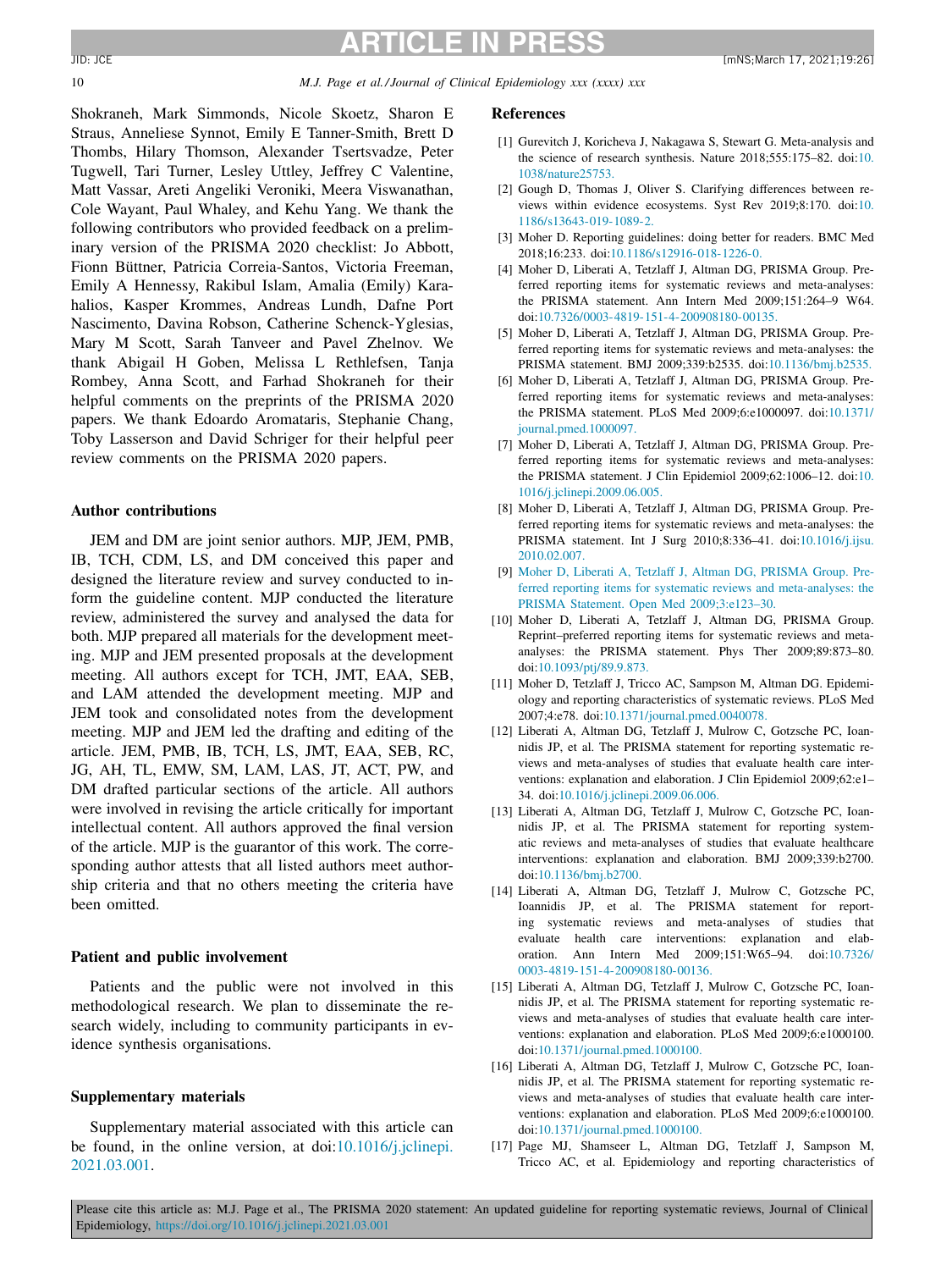<span id="page-11-0"></span>systematic reviews of biomedical research: a cross-sectional study. PLoS Med 2016;13:e1002028. doi[:10.1371/journal.pmed.1002028.](https://doi.org/10.1371/journal.pmed.1002028)

- [18] Panic N, Leoncini E, de Belvis G, Ricciardi W, Boccia S. Evaluation of the endorsement of the preferred reporting items for systematic reviews and meta-analysis (PRISMA) statement on the quality of published systematic review and meta-analyses. PLoS One 2013;8:e83138. doi[:10.1371/journal.pone.0083138.](https://doi.org/10.1371/journal.pone.0083138)
- [19] Agha RA, Fowler AJ, Limb C, Whitehurst K, Coe R, Sagoo H, et al. Impact of the mandatory implementation of reporting guidelines on reporting quality in a surgical journal: a before and after study. Int J Surg 2016;30:169–72. doi[:10.1016/j.ijsu.2016.04.032.](https://doi.org/10.1016/j.ijsu.2016.04.032)
- [20] Leclercq V, Beaudart C, Ajamieh S, Rabenda V, Tirelli E, Bruyère O. Meta-analyses indexed in PsycINFO had a better completeness of reporting when they mention PRISMA. J Clin Epidemiol 2019;115:46–54. doi[:10.1016/j.jclinepi.2019.06.014.](https://doi.org/10.1016/j.jclinepi.2019.06.014)
- [21] Page MJ, Moher D. Evaluations of the uptake and impact of the Preferred Reporting Items for Systematic reviews and Meta-Analyses (PRISMA) Statement and extensions: a scoping review. Syst Rev 2017;6:263. doi[:10.1186/s13643-017-0663-8.](https://doi.org/10.1186/s13643-017-0663-8)
- [22] O'Mara-Eves A, Thomas J, McNaught J, Miwa M, Ananiadou S. Using text mining for study identification in systematic reviews: a systematic review of current approaches. Syst Rev 2015;4:5. doi:10. [1186/2046-4053-4-5.](https://doi.org/10.1186/2046-4053-4-5)
- [23] Marshall IJ, Noel-Storr A, Kuiper J, Thomas J, Wallace BC. Machine learning for identifying randomized controlled trials: an evaluation and practitioner's guide. Res Synth Methods 2018;9:602–14. doi[:10.1002/jrsm.1287.](https://doi.org/10.1002/jrsm.1287)
- [24] Marshall IJ, Wallace BC. Toward systematic review automation: a practical guide to using machine learning tools in research synthesis. Syst Rev 2019;8:163. doi[:10.1186/s13643-019-1074-9.](https://doi.org/10.1186/s13643-019-1074-9)
- [25] McKenzie JE, Brennan SE, et al. Synthesizing and presenting findings using other methods Cochrane handbook for systematic reviews of interventions. Higgins JPT, Thomas J, Chandler J, et al., editors. Cochrane; 2019. doi[:10.1002/9781119536604.ch12.](https://doi.org/10.1002/9781119536604.ch12)
- [26] Higgins JPT, López-López JA, Becker BJ, Davies SR, Dawson S, Grimshaw JM, et al. Synthesising quantitative evidence in systematic reviews of complex health interventions. BMJ Glob Health 2019;4(Suppl 1):e000858. doi[:10.1136/bmjgh-2018-000858.](https://doi.org/10.1136/bmjgh-2018-000858)
- [27] Campbell M, McKenzie JE, Sowden A, Katikireddi SV, Brennan SE, Ellis S, et al. Synthesis without meta-analysis (SWiM) in systematic reviews: reporting guideline. BMJ 2020;368:l6890. [doi:10.1136/bmj.](https://doi.org/10.1136/bmj.l6890) l6890.
- [28] Sterne JAC, Savović J, Page MJ, Elbers RG, Blencowe NS, Boutron I, et al. RoB 2: a revised tool for assessing risk of bias in randomised trials. BMJ 2019;366:l4898. doi[:10.1136/bmj.l4898.](https://doi.org/10.1136/bmj.l4898)
- [29] Sterne JA, Hernán MA, Reeves BC, Savovic J, Berkman ND, Viswanathan M, et al. ROBINS-I: a tool for assessing risk of bias in non-randomised studies of interventions. BMJ 2016;355:i4919. doi[:10.1136/bmj.i4919.](https://doi.org/10.1136/bmj.i4919)
- [30] Whiting P, Savović J, Higgins JP, Caldwell DM, Reeves BC, Shea B, et al. ROBIS: a new tool to assess risk of bias in systematic reviews was developed. J Clin Epidemiol 2016;69:225–34. doi[:10.1016/j.jclinepi.2015.06.005.](https://doi.org/10.1016/j.jclinepi.2015.06.005)
- [31] Shea BJ, Reeves BC, Wells G, Thuku M, Hamel C, Moran J, et al. AMSTAR 2: a critical appraisal tool for systematic reviews that include randomised or non-randomised studies of healthcare interventions, or both. BMJ 2017;358:j4008. doi[:10.1136/bmj.j4008.](https://doi.org/10.1136/bmj.j4008)
- [32] Hultcrantz M, Rind D, Akl EA, Treweek S, Mustafa RA, Iorio A, et al. The GRADE Working Group clarifies the construct of certainty of evidence. J Clin Epidemiol 2017;87:4–13. [doi:10.1016/j.jclinepi.](https://doi.org/10.1016/j.jclinepi.2017.05.006) 2017.05.006.
- [33] Booth A, Clarke M, Dooley G, Ghersi D, Moher D, Petticrew M, et al. The nuts and bolts of PROSPERO: an international prospective register of systematic reviews. Syst Rev 2012;1(2). doi:10.1186/ [2046-4053-1-2.](https://doi.org/10.1186/2046-4053-1-2)
- [34] Moher D, Stewart L, Shekelle P. Establishing a new journal

for systematic review products. Syst Rev 2012;1:1. doi:10.1186/ [2046-4053-1-1.](https://doi.org/10.1186/2046-4053-1-1)

- [35] Page MJ, McKenzie JE, Bossuyt PM, Boutron I, Hoffmann TC, Mulrow CD, et al. Updating guidance for reporting systematic reviews: development of the PRISMA 2020 statement. J Clin Epidemiol 2021(21):S0895–4356 00040-8. doi[:10.1016/j.jclinepi.2021.02.003.](https://doi.org/10.1016/j.jclinepi.2021.02.003)
- [36] Page MJ, Altman DG, Shamseer L, McKenzie JE, Ahmadzai N, Wolfe D, et al. Reproducible research practices are underused in systematic reviews of biomedical interventions. J Clin Epidemiol 2018;94:8–18. doi[:10.1016/j.jclinepi.2017.10.017.](https://doi.org/10.1016/j.jclinepi.2017.10.017)
- [37] Page MJ, Altman DG, McKenzie JE, Shamseer L, Ahmadzai N, Wolfe D, et al. Flaws in the application and interpretation of statistical analyses in systematic reviews of therapeutic interventions were common: a cross-sectional analysis. J Clin Epidemiol 2018;95:7–18. doi[:10.1016/j.jclinepi.2017.11.022.](https://doi.org/10.1016/j.jclinepi.2017.11.022)
- [38] Page MJ, McKenzie JE, Bossuyt PM, Boutron I, Hoffmann TC, Mulrow CD, et al. Mapping of reporting guidance for systematic reviews and meta-analyses generated a comprehensive item bank for future reporting guidelines. J Clin Epidemiol 2020;118:60–8. doi[:10.1016/j.jclinepi.2019.11.010.](https://doi.org/10.1016/j.jclinepi.2019.11.010)
- [39] Tong A, Flemming K, McInnes E, Oliver S, Craig J. Enhancing transparency in reporting the synthesis of qualitative research: ENTREQ. BMC Med Res Methodol 2012;12:181. doi:10.1186/ [1471-2288-12-181.](https://doi.org/10.1186/1471-2288-12-181)
- [40] France EF, Cunningham M, Ring N, Uny I, Duncan EAS, Jepson RG, et al. Improving reporting of meta-ethnography: the eMERGe reporting guidance. BMC Med Res Methodol 2019;19:25. doi[:10.1186/s12874-018-0600-0.](https://doi.org/10.1186/s12874-018-0600-0)
- [41] Page MJ, Moher D, Bossuyt PM, Boutron I, Hoffmann TC, Mulrow CD, et al. PRISMA 2020 explanation and elaboration: updated guidance and exemplars for reporting systematic reviews. BMJ 2021;372:n160. doi[:10.1136/bmj.n160.](https://doi.org/10.1136/bmj.n160)
- [42] Rethlefsen ML, Kirtley S, Waffenschmidt S, Ayala AP, Moher D, Page MJ, et al. PRISMA-S Group. PRISMA-S: an extension to the PRISMA statement for reporting literature searches in systematic reviews. Syst Rev 2021;10:39. doi[:10.1186/s13643-020-01542-z.](https://doi.org/10.1186/s13643-020-01542-z)
- [43] Higgins JPT, Thomas J, Chandler J, Cumpston M, Li T, Page MJ, et al, eds. Cochrane handbook for systematic reviews of interventions: version 6.0. Cochrane, 2019. Available from https://training. [cochrane.org/handbook.](https://training.cochrane.org/handbook)
- [44] Dekkers OM, Vandenbroucke JP, Cevallos M, Renehan AG, Altman DG, Egger M. COSMOS-E: Guidance on conducting systematic reviews and meta-analyses of observational studies of etiology. PLoS Med 2019;16:e1002742. [doi:10.1371/journal.](https://doi.org/10.1371/journal.pmed.1002742) pmed.1002742.
- [45] [Cooper](http://refhub.elsevier.com/S0895-4356(21)00073-1/sbref0045) H, [Hedges](http://refhub.elsevier.com/S0895-4356(21)00073-1/sbref0045) LV, [Valentine](http://refhub.elsevier.com/S0895-4356(21)00073-1/sbref0045) JV. The Handbook of Research Synthesis and [Meta-Analysis.](http://refhub.elsevier.com/S0895-4356(21)00073-1/sbref0045) Russell Sage Foundation; 2019.
- [46] Finding what works in health care: standards for systematic reviews. IOM (Institute of [MedicineThe](http://refhub.elsevier.com/S0895-4356(21)00073-1/sbref0046) National Academies Press; 2011.
- [47] Moher D, Shamseer L, Clarke M, Ghersi D, Liberati A, Petticrew M, et al. PRISMA-P Group. Preferred reporting items for systematic review and meta-analysis protocols (PRISMA-P) 2015 statement. Syst Rev 2015;4:1. doi[:10.1186/2046-4053-4-1.](https://doi.org/10.1186/2046-4053-4-1)
- [48] Shamseer L, Moher D, Clarke M, Ghersi D, Liberati A, Petticrew M, et al. PRISMA-P Group. Preferred reporting items for systematic review and meta-analysis protocols (PRISMA-P) 2015: elaboration and explanation. BMJ 2015;350:g7647. doi[:10.1136/bmj.g7647.](https://doi.org/10.1136/bmj.g7647)
- [49] Hutton B, Salanti G, Caldwell DM, Chaimani A, Schmid CH, Cameron C, et al. The PRISMA extension statement for reporting of systematic reviews incorporating network meta-analyses of health care interventions: checklist and explanations. Ann Intern Med 2015;162:777–84. doi[:10.7326/M14-2385.](https://doi.org/10.7326/M14-2385)
- [50] Stewart LA, Clarke M, Rovers M, Riley RD, Simmonds M, Stewart G, et al. Preferred Reporting items for systematic review and meta-analyses of individual participant data: the PRISMA-IPD Statement. JAMA 2015;313:1657–65. doi[:10.1001/jama.2015.3656.](https://doi.org/10.1001/jama.2015.3656)